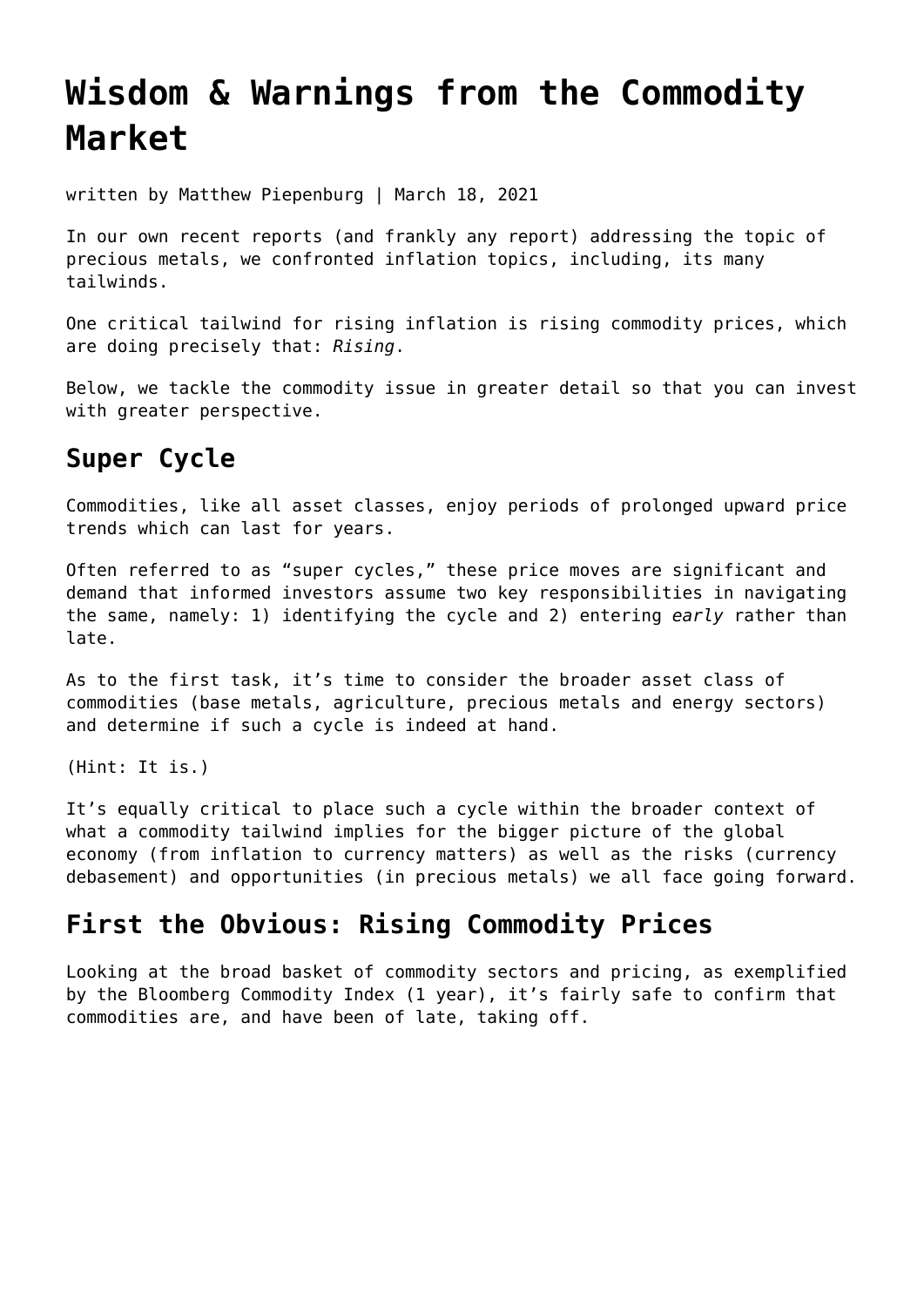

# **Prior Commodity Cycles**

Placing such price action and cycles into historical perspective, the last super cycle in commodities occurred in a macro backdrop quite unlike the current stage.

During the early 2000's, for example, we all remember the infamous "BRIC's" era wherein emerging market economies in Brazil, Russia, India and China (in particular!) began a headline-making period of expansion and infrastructure building that continued right up and until the Great Financial Crisis of 2008.

Such expansion provided a demand-driven tailwind for hard assets within the broader commodity space, with, again, China's extreme (and debt-driven) build-outs leading the way.

Today's commodity tailwinds, however, are blowing for very different reasons.

## **The COVID Setting**

Just prior to the COVID outbreak, historically distorted central-bank monetary policies added extreme steroid support for risk assets like stocks and bonds.

Hence, money euphorically chased over-priced equities and credits rather than the far wiser (and far-sighted) allocation to capital projects ("Cap-Ex"). This greatly diluted demand (and pricing) for commodities.

Needless to say, the subsequent shut-down policies of the pandemic did even more to stunt global demand for Cap-Ex allocations or demand for assets like oil, openly crushed by an energy sector suffocating under global travel restrictions.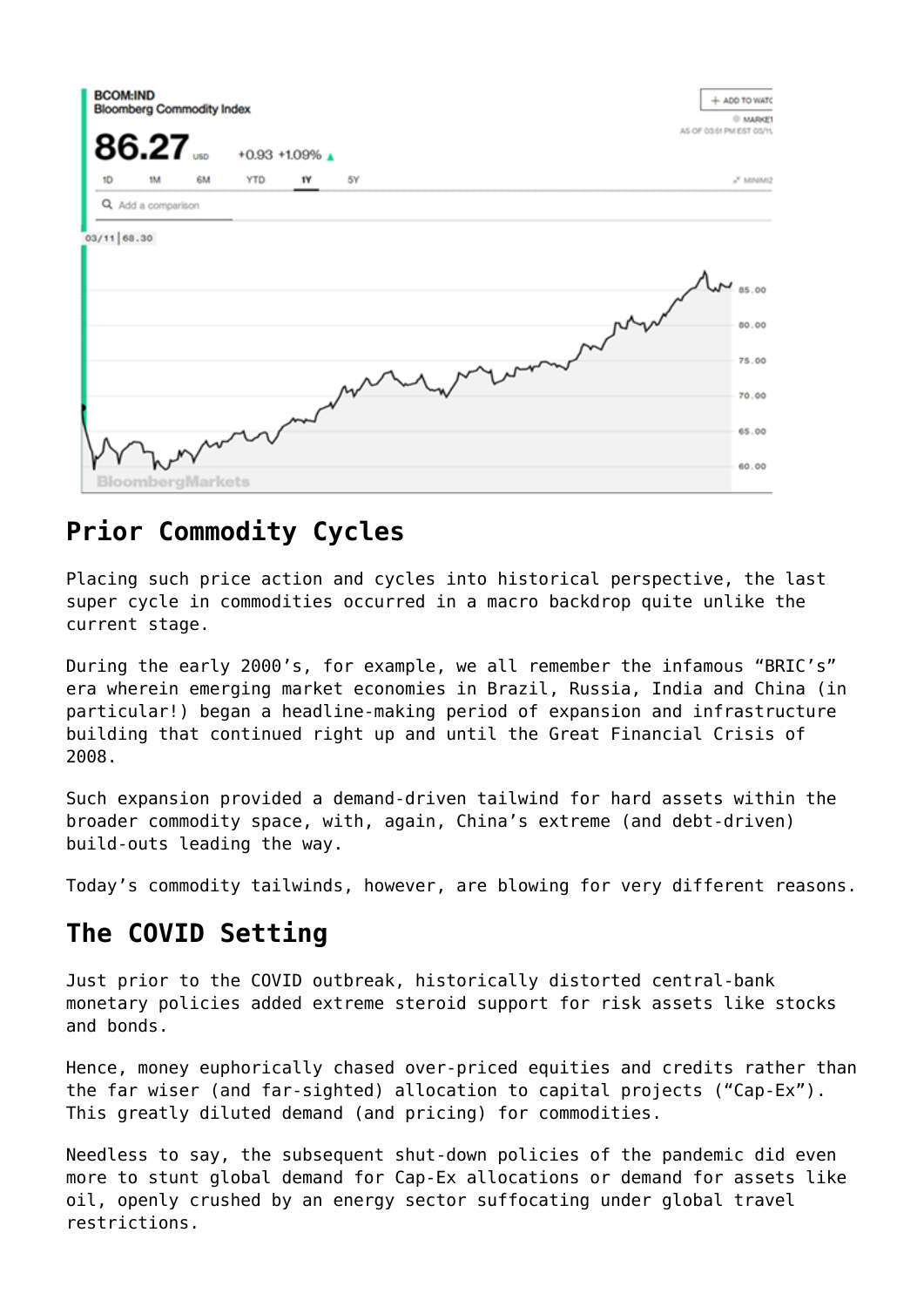With this in mind, what, then, explains the chart above and the tilt toward a new commodity super cycle?

Are such commodity price rises demand-driven? Supply-driven? Or is the world simply bracing for higher inflation, and hence higher commodity allocations?

Well, the short answer is yes to all three.

#### **Oil Prices**

As to an energy sector which has seen oil prices climb from -\$40 to \$60+ per barrel, rising demand is certainly *not* the core explanation for such a dramatic price surge.

Instead, covid-related *supply* chain bottlenecks, deliberate OPEC *supply* cuts and reduced *supply* from the Bakken Shale zip codes have all converged to send oil prices higher.

## **Soft Commodities, Agriculture**

Supply-chain disruptions tied to the pandemic can also, in part, explain the rising costs of agricultural products seen at the checkout line as well as within the rising commodity index above, but the real determinant for such soft commodities has always been, and always will be, weather-dependent factors.

#### **Base Metals**

But supply constraints in the energy and ag sectors alone do not even come close to explaining the new, and rising price cycle in the above commodity index.

With a "green" Biden administration in the White House, campaign promises for an environmental revolution all point toward a rising demand in specific metals and raw materials needed to build a new economy away from carbon.

This, alas, is a major tailwind for base metals.

Additionally, whatever one thinks of the grossly over-valued tech sector (which it clearly is), technology is the future, and a tech consumer economy directly impacts demand for base materials (i.e. lithium, platinum, copper, nickel etc.) needed for continued tech expansion, and a more "carbon-free" tomorrow.

As economies crawl out of the Covid hysteria on the back of still debatable vaccine solutions, the base metals so critical to the electrification needed to spur further technological and modern environmental projects will be a boon for the foregoing hard assets.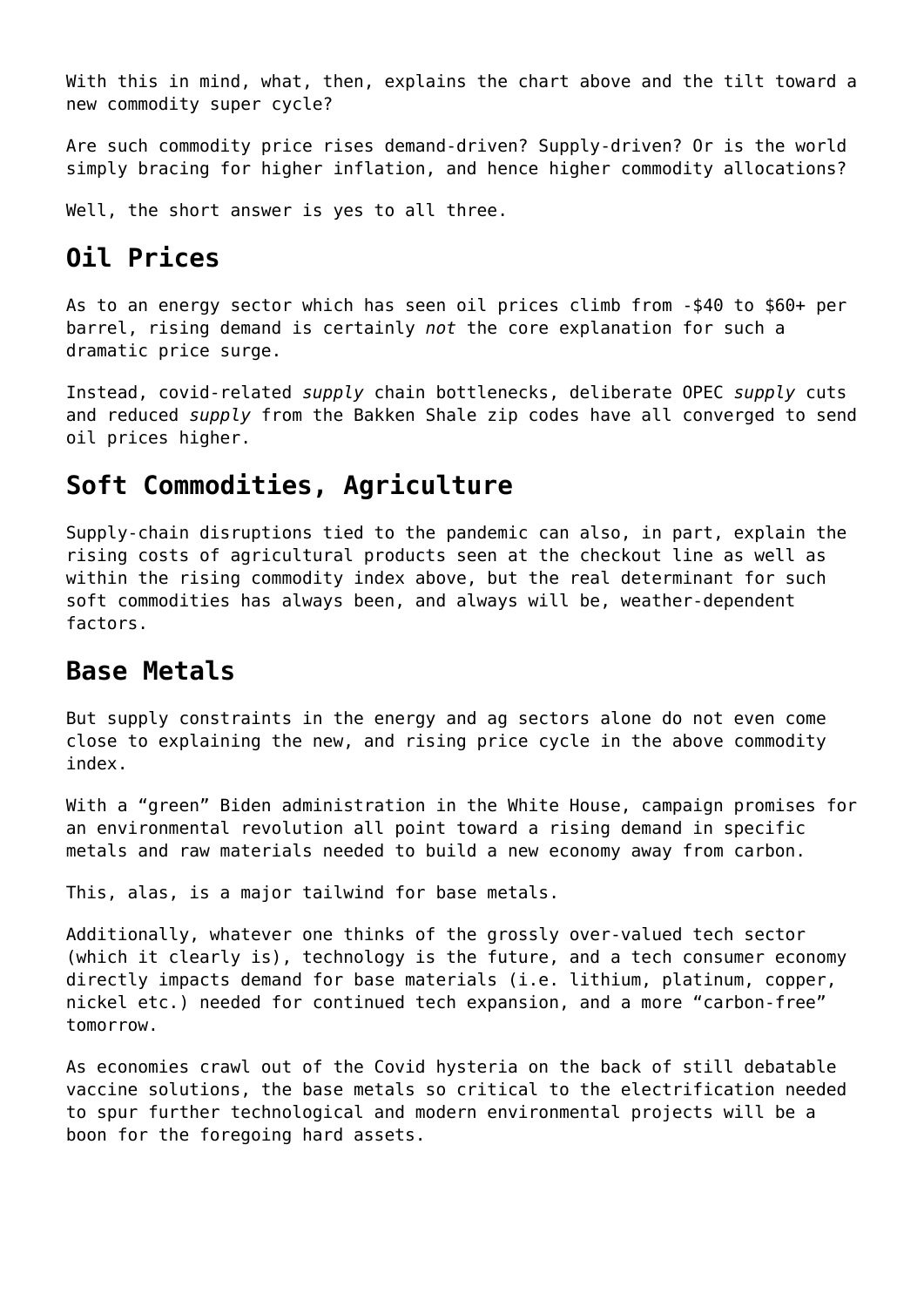# **Inflation Expectations**

In addition, the much-heralded post vaccine re-opening of the economy won't come cheap.

As in just about everything that global policy makers now do to address any "recovery" project, they will "pay" for the same with a coordinated strategy of more debt (i.e. fiscal policies of extreme deficit spending) and more printed/debased currencies (i.e. monetary policies of extreme money printing).

And guess what folks? Such a "strategy" is a text book set-up for more inflation ahead.

As more money flows into the real economy in the form of direct checks to displaced workers and funding projects within the real economy, "QE for the people" will slowly rival "QE for Wall Street."

Thus, unlike the hitherto closed-loop of printed dollars going from the Fed to the big banks and the U.S. Treasury and an *inflated* securities bubble, we'll see money flowing directly into the open (and public) loop that is the real economy.

This, of course, means a greater velocity of money at the ground level, and that, of course, is a mathematically-confirmed setting for more and rising inflation.

As most investors know, commodities do well as inflation rises, of which the commodity super cycle of the 1970's is an extreme reminder.

#### **The Current Inflation Lie**

This, however, does not mean we'll be seeing anything like the reported inflation numbers of that bygone (bell-bottom) era *in the near-term*—but higher inflation is coming.

As **[explained elsewhere](https://goldswitzerland.com/a-titanic-indicator-for-golds-rapidly-rising-future/)**, once inflation rates exceed nominal bond yields (and hence turn into rapidly descending *negative* real yields) the precious metal sector of the broader commodity pool will skyrocket.

In many ways, of course, inflation is not just coming; it's *already* here.

We've written, for example, about **[the open CPI lie](https://goldswitzerland.com/the-feds-most-convenient-lie-a-cpi-charade/)** that places inflation at 2% rather than the more honest 10% felt by anyone living in the real world: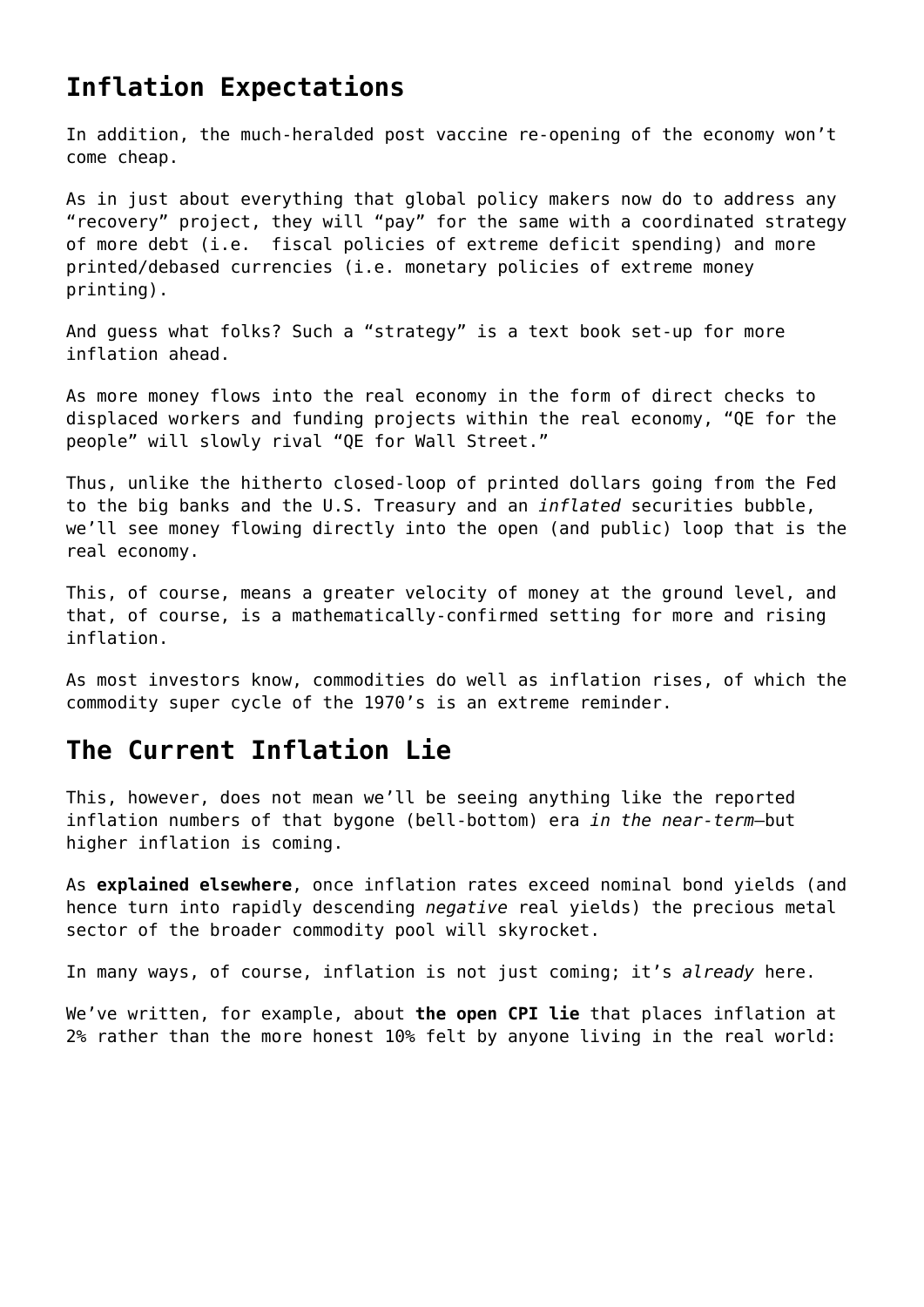

But in case you still trust government inflation reporting, consider the following excerpt from the Chapwood Index (sent to me by a recent reader).

The data speaks for itself: The real cost of living increase index vs. the CPI is rising city by city at double-digit rates, far surpassing the "2%" range comically promulgated by our so-called data providers in DC.

| City               |       |         |       |       | CY 2015 CY 2016 CY 2017 CY 2018 1st Half 2019 | 5yr Avg |
|--------------------|-------|---------|-------|-------|-----------------------------------------------|---------|
| 1.<br>New York     | 10.3% | 10.8%   | 11.2% | 12.6% | 12.1%                                         | 11.4%   |
| 2.<br>Los Angeles  | 10.9% | 11.1%   | 11.6% | 12.1% | 12.6%                                         | 11.7%   |
| 3.<br>Chicago      | 9.8%  | 10.9%   | 11.0% | 11.9% | 10.7%                                         | 10.9%   |
| 4.<br>Houston      | 8.4%  | $8.9\%$ | 8.7%  | 8.8%  | 9.7%                                          | 8.9%    |
| 5.<br>Philadelphia | 10.8% | 11.2%   | 10.8% | 10.6% | 11.2%                                         | 10.9%   |
| 6.<br>Phoenix      | 7.6%  | 8.1%    | 9.2%  | 7.4%  | 7.6%                                          | 8.0%    |
| 7.<br>San Antonio  | 8.4%  | 8.8%    | 8.8%  | 9.3%  | 9.8%                                          | $9.0\%$ |
| 8.<br>San Diego    | 13.0% | 12.2%   | 11.8% | 11.7% | 11.2%                                         | 12.0%   |
| 9.<br>Dallas       | 9.4%  | 8.9%    | 9.2%  | 8.7%  | 8.4%                                          | 8.9%    |
| 10.<br>San Jose    | 13.3% | 12.9%   | 13.3% | 12.7% | 12.6%                                         | 13.0%   |

(See:Chapwoodindex.org)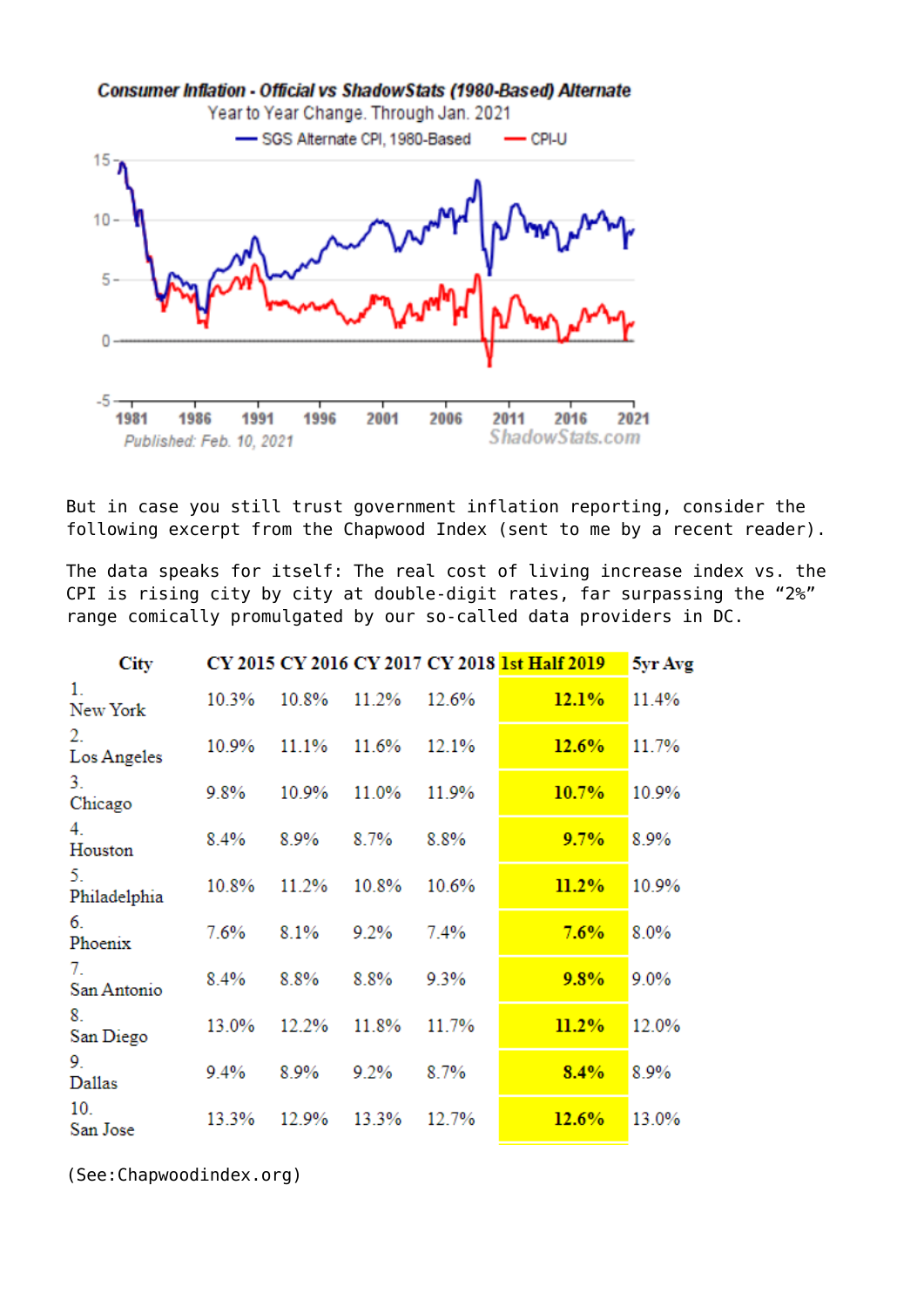#### **Precious Metals**

But as broader commodities race higher, many are naturally wondering why gold and silver have seen declines rather than surges since their 2020 highs.

After all, monetary policy is loose, currencies are being printed (i.e. *debased*) by the second and higher inflation expectations are going mainstream. This should be a boon setting for precious metals, no?

In short: What gives?

We've addressed this question via a wide variant of angles, from 1) direct COMEX distortion of paper gold prices and 2) speculative money flows into tech stocks and cryptos or 3) the rising U.S. dollar.

But as we've also made repeatedly clear, the primary headwind for gold stems from the fact that right now there is an artificial rise rather than fall in real yields, and that is momentarily bad for gold and silver pricing.

By this, we simply mean that the *current* (and openly bogus/dishonest) inflation rate is not significantly outpacing the *current* yield on the 10Y US Treasury.

What investors need to know, however, is that this current scenario is as temporary as an "honest man in Parliament."

That is, for all the reasons stated above and elsewhere, more inflation is coming, and like Paul Revere on horseback through Boston, we're here to warn you of its arrival as well as implications.

This is an absolutely critical point to understand, for the common notion that commodities perform poorly in low-rate environments is an error.

*What really matters to boost prices in commodities like gold and silver is not that interest rates are low or high, but that on a relative basis, rates just need to be lower than inflation rates.*

And this, folks, is precisely the optimal environment (inflation strongly outpacing yields) toward which precious metals are headed.

Stated otherwise, their prices will go up because inflation is going up.

Once the inflationary convergence of 1) rising commodity prices (above), 2) government cash inflows from stimulus payments and infrastructure spending (i.e. money velocity) are *re-directed* into Main Street and 3) continued, as well as unlimited Quantitative Easing (i.e. increased money supply) become impossible to hide behind the length of that Pinocchio nose otherwise known as the CPI scale, inflation rates will far surpass **[openly repressed Treasury](https://goldswitzerland.com/controlled-yields-are-curving-toward-gold/) [yields](https://goldswitzerland.com/controlled-yields-are-curving-toward-gold/)**.

This, by definition, means that "inflation adjusted" (i.e. *real*) Treasury yields will go deeper and faster into *negative* territory, which is the ultimate and historically-confirmed scenario for spiking gold and silver